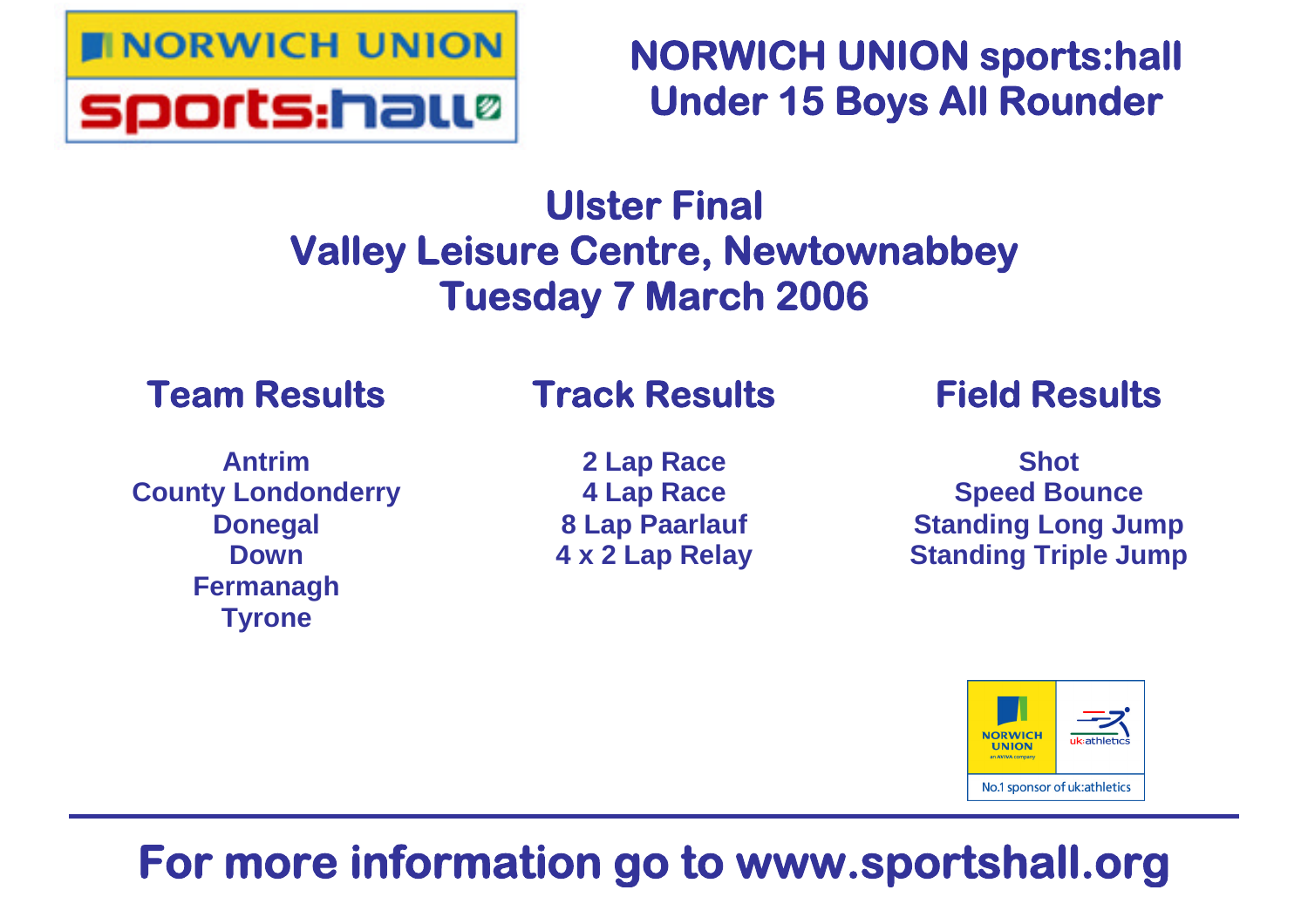## **Competition Results**

| nue: |  |                                        |
|------|--|----------------------------------------|
|      |  | $\mathsf{flow}$ ciouro Contro Noutowns |

**Competition:**<br>**Date**<br>
Valley Leisure Centre, Newtownabbey 7 Mar 2006<br>
Valley Leisure Centre, Newtownabbey 7 Mar 2006 Valley Leisure Centre, Newtownabbey 7 Mar 2006

| Ranking | Team               | <b>Score</b> | Individual | P8 | 4x2 |
|---------|--------------------|--------------|------------|----|-----|
|         | Fermanagh          | 626          | 496        | 60 | 70  |
| 2       | Antrim             | 613          | 483        | 70 | 60  |
| 3       | Donegal            | 586          | 486        | 50 | 50  |
| 4       | County Londonderry | 444          | 374        | 30 | 40  |
| 5       | Down               | 433          | 363        | 40 | 30  |
| 6       | Tyrone             | 330          | 290        | 20 | 20  |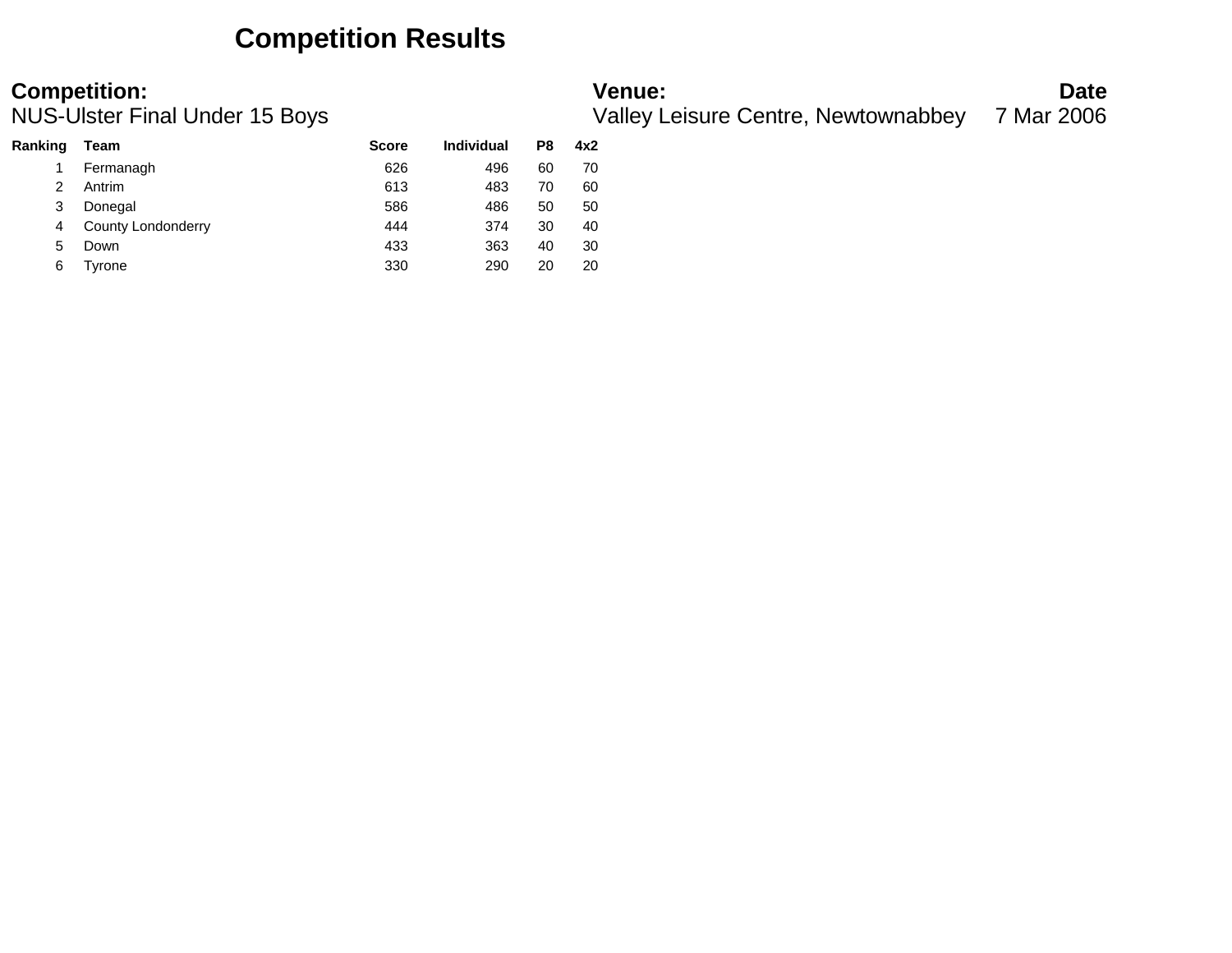## **Athlete Results**

# **Competition:**<br>**Date**<br>
Valley Leisure Centre, Newtownabbey 7 Mar 2006<br>
Valley Leisure Centre, Newtownabbey 7 Mar 2006

| Ranking        | <b>BibNo Athlete</b>    | <b>Team</b>               | <b>Score</b> | 2LR | 4LR | S  | <b>SB</b> | <b>SLJ</b> | <b>STJ</b> |
|----------------|-------------------------|---------------------------|--------------|-----|-----|----|-----------|------------|------------|
| 1              | 116 Caolan McBrien      | Fermanagh                 | 140          | 50  |     | 40 |           |            | 50         |
| $\overline{c}$ | 77 Scott McLean         | Antrim                    | 136          |     | 48  |    | 50        | 38         |            |
| 3              | 88 Conor Collins        | Donegal                   | 134          |     | 44  | 42 |           | 48         |            |
| 4              | 87 John McLaughlin      | Donegal                   | 125          | 43  |     | 36 |           |            | 46         |
| 5              | 90 Caolan Ward          | Donegal                   | 121          | 40  |     |    | 39        | 42         |            |
| 6              | 120 Glenn Phair         | Fermanagh                 | 120          |     | 38  |    | 48        | 34         |            |
| $7=$           | 76 Chris Doran          | Antrim                    | 118          |     | 31  |    | 39        |            | 48         |
| $7=$           | 81 Paul Allen           | <b>County Londonderry</b> | 118          | 29  |     |    | 39        | 50         |            |
| $7=$           | 115 Jason Taylor        | Fermanagh                 | 118          | 46  |     | 50 |           |            | 22         |
| $7=$           | 117 James O'Connor      | Fermanagh                 | 118          | 37  |     |    | 39        | 42         |            |
| 11             | 118 Conor McGuire       | Fermanagh                 | 117          |     | 28  |    | 45        |            | 44         |
| 12             | 75 Peter Steele         | Antrim                    | 116          | 37  |     |    | 45        | 34         |            |
| 13             | 94 Scott Hamilton       | Down                      | 114          |     | 50  |    | 22        | 42         |            |
| $14=$          | 79 John Houston         | Antrim                    | 113          | 43  |     | 32 |           |            | 38         |
| $14=$          | 119 Richard O'Callaghan | Fermanagh                 | 113          |     | 46  | 44 |           | 23         |            |
| 16             | 92 Thomas Scott         | Donegal                   | 106          | 48  |     | 28 |           | 30         |            |
| 17             | 98 Rory Garnham         | Down                      | 97           | 33  |     |    | 30        |            | 34         |
| 18             | 89 Brian Stevenson      | Donegal                   | 96           |     | 40  |    | 26        |            | 30         |
| $19 =$         | 74 Stephen Kingsbury    | Antrim                    | 94           | 23  |     | 48 |           | 23         |            |
| $19 =$         | 91 David Hegarty        | Donegal                   | 94           |     | 36  |    | 30        |            | 28         |
| 21             | 83 Peter Farrell        | <b>County Londonderry</b> | 93           | 23  |     |    | 34        |            | 36         |
| 22             | 78 Glen Scott           | Antrim                    | 88           |     | 42  | 46 |           |            |            |
| 23             | 84 Ciaran Coney         | <b>County Londonderry</b> | 86           |     | 34  | 20 |           |            | 32         |
| $24=$          | 99 Jonnie Reid          | Down                      | 78           |     | 26  | 34 |           | 18         |            |
| $24=$          | 123 David Lee           | Tyrone                    | 78           | 33  |     |    | 17        | 28         |            |
| $24=$          | 126 Lee Kelso           | Tyrone                    | 78           | 18  |     | 18 |           |            | 42         |
| 27             | 80 Paul McLaughlin      | County Londonderry        | 77           | 29  |     | 22 |           | 26         |            |
| 28             | 124 Phillip Nelson      | Tyrone                    | 76           | 20  |     | 30 |           |            | 26         |
| 29             | 82 Ryan Storie          | <b>County Londonderry</b> | 75           |     | 31  | 24 |           | 20         |            |
| 30             | 97 Gareth Deeking       | Down                      | 74           |     | 24  | 26 |           |            | 24         |
| 31             | 95 Andrew McNeill       | Down                      | 73           | 16  |     |    | 17        |            | 40         |
| 32             | 85 Phillip Caulfield    | <b>County Londonderry</b> | 70           |     | 20  |    | 30        |            | 20         |
| 33             | 96 Matthew Ramsey       | Down                      | 64           | 26  |     | 38 |           |            |            |
| 34             | 128 Rodney Donelly      | Tyrone                    | 58           |     | 18  |    | 24        | 16         |            |
| 35             | 125 Ryan Magowan        | Tyrone                    | 46           |     |     |    |           | 46         |            |
| 36             | 127 Craig McMullan      | Tyrone                    | 42           |     | 22  |    | 20        |            |            |
| $37=$          | 100 Stephen Cunningham  | Down                      | 34           |     |     |    |           | 34         |            |
| $37=$          | 122 Alastair Gilmore    | Tyrone                    | 34           |     | 16  |    |           |            | 18         |
| $39=$          | 86 Adam Kells           | <b>County Londonderry</b> | $\,0\,$      |     |     |    |           |            |            |
| $39=$          | 93 Pauric Carr          | Donegal                   | $\mathbf 0$  |     |     |    |           |            |            |
| $39=$          | 121 Emmett Murphy       | Fermanagh                 | $\Omega$     |     |     |    |           |            |            |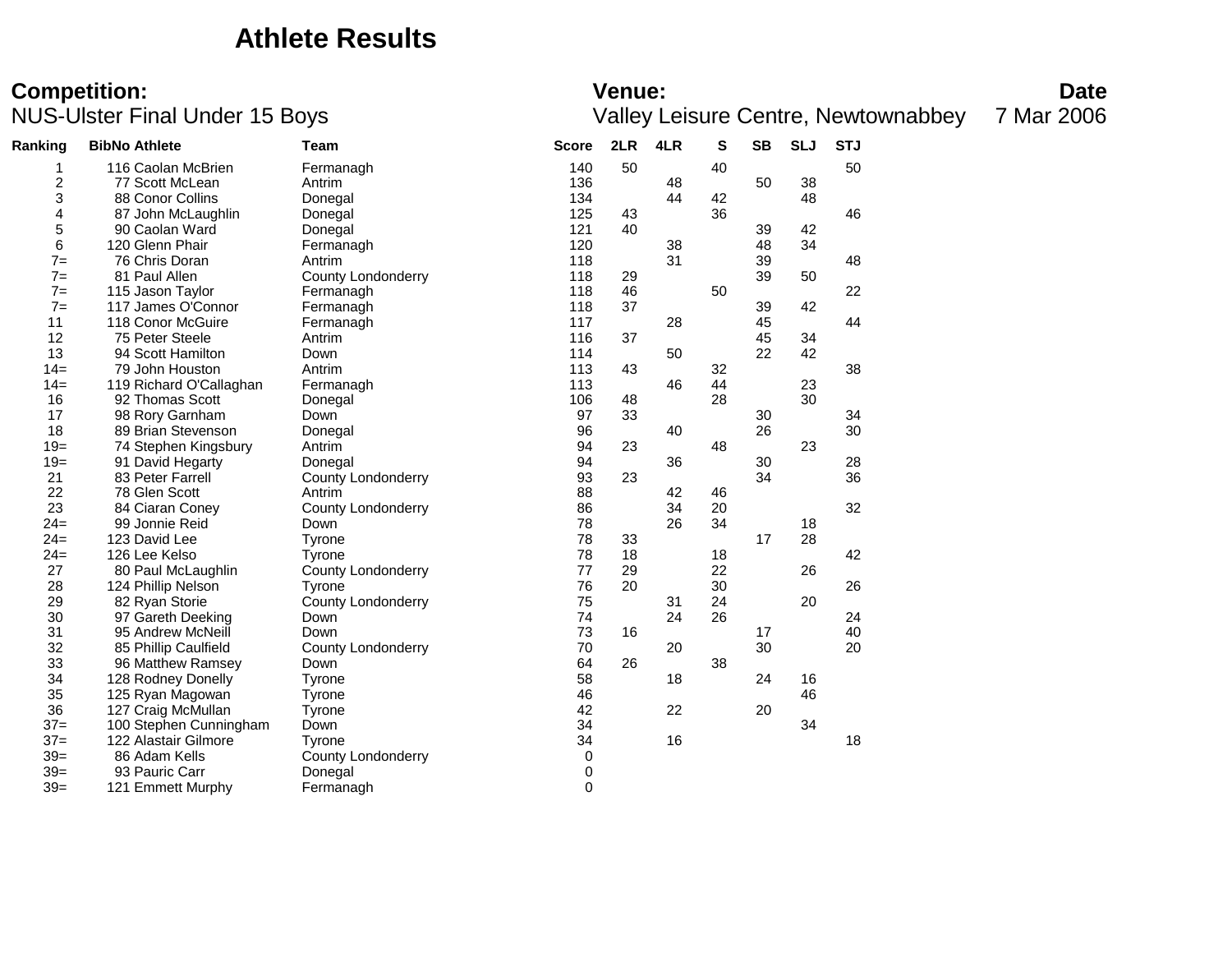## **Team Results Antrim (navy)**

|         | <b>Competition:</b> | <b>NUS-Ulster Final Under 15 Boys</b> | <b>Venue:</b><br>7 Mar 2006<br>Valley Leisure Centre, Newtownabbey |            |                |     |                   |                   |       |             |                | <b>Date</b>   |
|---------|---------------------|---------------------------------------|--------------------------------------------------------------------|------------|----------------|-----|-------------------|-------------------|-------|-------------|----------------|---------------|
| Ranking | Team                |                                       | <b>Score</b>                                                       | Individual | P <sub>8</sub> | 4x2 |                   |                   |       |             |                |               |
|         | Fermanagh           |                                       | 626                                                                | 496        | 60             | 70  |                   |                   |       |             |                |               |
| 2       | Antrim              |                                       | 613                                                                | 483        | 70             | 60  |                   |                   |       |             |                |               |
| 3       | Donegal             |                                       | 586                                                                | 486        | 50             | 50  |                   |                   |       |             |                |               |
| 4       |                     | <b>County Londonderry</b>             | 444                                                                | 374        | 30             | 40  |                   |                   |       |             |                |               |
| 5       | Down                |                                       | 433                                                                | 363        | 40             | 30  |                   |                   |       |             |                |               |
| 6       | Tyrone              |                                       | 330                                                                | 290        | 20             | 20  |                   |                   |       |             |                |               |
|         | <b>Comp No Name</b> |                                       | <b>Event</b>                                                       |            | Perf1          |     | Perf <sub>2</sub> | Perf <sub>3</sub> | Perf4 | <b>Best</b> | Ranking        | <b>Points</b> |
|         | 74                  | Stephen Kingsbury                     | 2LR                                                                |            | 24.1           |     |                   |                   |       | 24.1        | $14=$          | 23            |
|         | 74                  | <b>Stephen Kingsbury</b>              | S                                                                  |            | 9.75           |     | 10.76             | 11.61             |       | 11.61       | $\overline{2}$ | 48            |
|         | 74                  | Stephen Kingsbury                     | <b>SLJ</b>                                                         |            | 2.08           |     | 2.08              | 2.20              |       | 2.20        | $14=$          | 23            |
|         | 75                  | <b>Peter Steele</b>                   | 2LR                                                                |            | 23.4           |     |                   |                   |       | 23.4        | $7=$           | 37            |
|         | 75                  | <b>Peter Steele</b>                   | <b>SB</b>                                                          |            | 76             |     |                   |                   |       | 76          | $3=$           | 45            |
|         | 75                  | <b>Peter Steele</b>                   | <b>SLJ</b>                                                         |            | 2.25           |     | 2.32              | 2.28              |       | 2.32        | $8=$           | 34            |
|         | 76                  | Chris Doran                           | 4LR                                                                |            | 51.7           |     |                   |                   |       | 51.7        | $10=$          | 31            |
|         | 76                  | Chris Doran                           | <b>SB</b>                                                          |            | 74             |     |                   |                   |       | 74          | $5=$           | 39            |
|         | 76                  | Chris Doran                           | <b>STJ</b>                                                         |            | 7.88           |     | 7.98              | 8.02              |       | 8.02        | $\overline{2}$ | 48            |
|         | 77                  | <b>Scott McLean</b>                   | 4LR                                                                |            | 48.5           |     |                   |                   |       | 48.5        | $\overline{2}$ | 48            |
|         | 77                  | Scott McLean                          | <b>SB</b>                                                          |            | 81             |     |                   |                   |       | 81          |                | 50            |
|         | 77                  | <b>Scott McLean</b>                   | <b>SLJ</b>                                                         |            | 2.38           |     | 2.38              | 2.38              |       | 2.38        |                | 38            |
|         | 78                  | <b>Glen Scott</b>                     | 4LR                                                                |            | 49.4           |     |                   |                   |       | 49.4        | 5              | 42            |
|         | 78                  | <b>Glen Scott</b>                     | S                                                                  |            | 11.04          |     | 0.00              | 10.91             |       | 11.04       | 3              | 46            |
|         | 79                  | John Houston                          | 2LR                                                                |            | 22.9           |     |                   |                   |       | 22.9        | $4=$           | 43            |
|         | 79                  | John Houston                          | S                                                                  |            | 0.00           |     | 9.38              | 9.45              |       | 9.45        | 10             | 32            |
|         | 79                  | John Houston                          | <b>STJ</b>                                                         |            | 7.17           |     | 7.03              | 6.88              |       | 7.17        | 7              | 38            |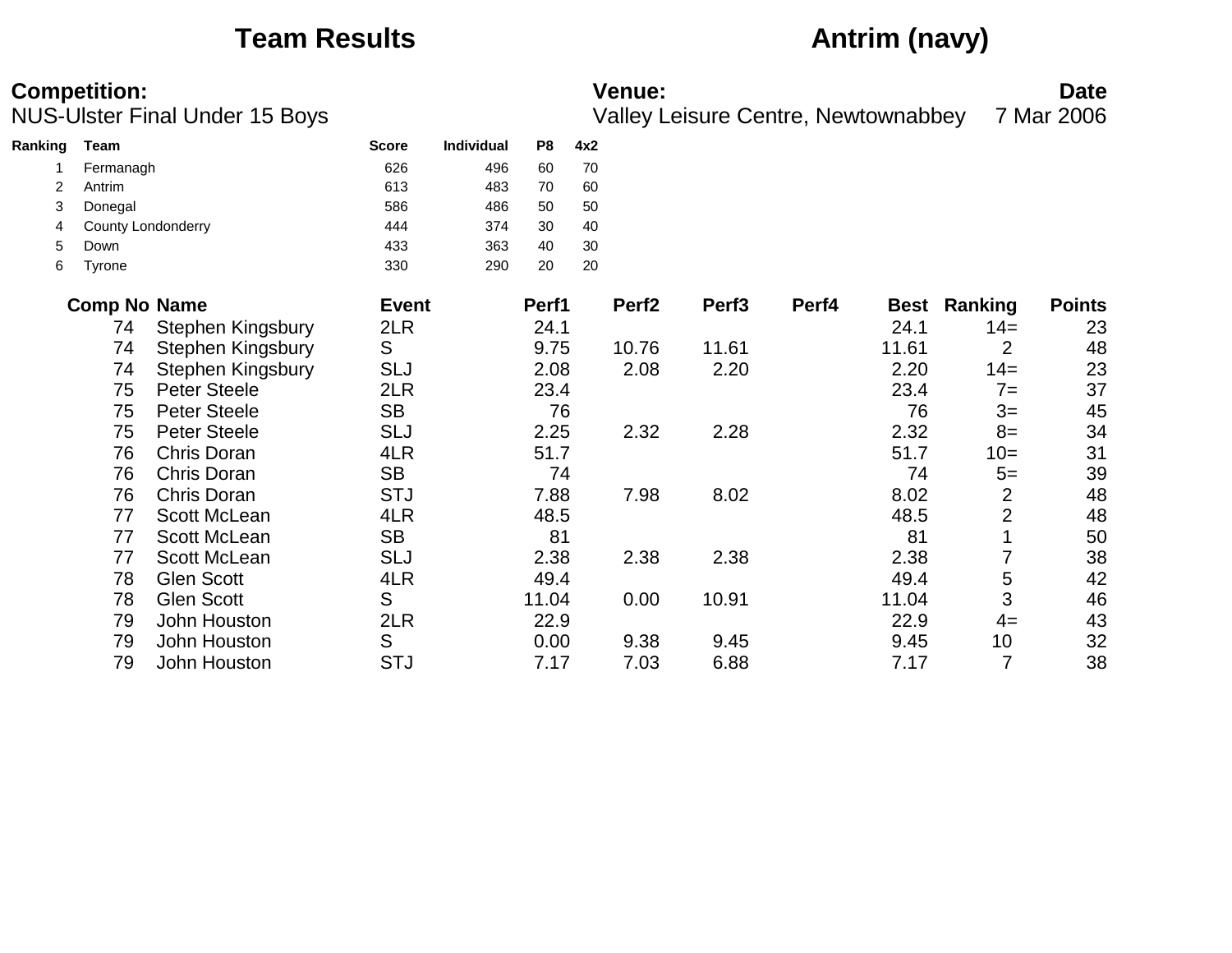## **Team Results County Londonderry (green)**

|                | <b>Competition:</b> | <b>NUS-Ulster Final Under 15 Boys</b> |              |            |                |     | <b>Venue:</b>     | <b>Valley Leisure Centre, Newtownabbey</b> |       |      |                     | <b>Date</b><br>7 Mar 2006 |
|----------------|---------------------|---------------------------------------|--------------|------------|----------------|-----|-------------------|--------------------------------------------|-------|------|---------------------|---------------------------|
| Ranking        | Team                |                                       | <b>Score</b> | Individual | P <sub>8</sub> | 4x2 |                   |                                            |       |      |                     |                           |
|                | Fermanagh           |                                       | 626          | 496        | 60             | 70  |                   |                                            |       |      |                     |                           |
| $\overline{2}$ | Antrim              |                                       | 613          | 483        | 70             | 60  |                   |                                            |       |      |                     |                           |
| 3              | Donegal             |                                       | 586          | 486        | 50             | 50  |                   |                                            |       |      |                     |                           |
| 4              |                     | <b>County Londonderry</b>             | 444          | 374        | 30             | 40  |                   |                                            |       |      |                     |                           |
| 5              | Down                |                                       | 433          | 363        | 40             | 30  |                   |                                            |       |      |                     |                           |
| 6              | Tyrone              |                                       | 330          | 290        | 20             | 20  |                   |                                            |       |      |                     |                           |
|                | <b>Comp No Name</b> |                                       | <b>Event</b> |            | Perf1          |     | Perf <sub>2</sub> | Perf <sub>3</sub>                          | Perf4 |      | <b>Best Ranking</b> | <b>Points</b>             |
|                | 80                  | Paul McLaughlin                       | 2LR          |            | 23.7           |     |                   |                                            |       | 23.7 | $11 =$              | 29                        |
|                | 80                  | Paul McLaughlin                       | S            |            | 8.12           |     | 8.49              | 8.92                                       |       | 8.92 | 15                  | 22                        |
|                | 80                  | Paul McLaughlin                       | <b>SLJ</b>   |            | 2.22           |     | 2.22              | 2.18                                       |       | 2.22 | 13                  | 26                        |
|                | 81                  | Paul Allen                            | 2LR          |            | 23.7           |     |                   |                                            |       | 23.7 | $11 =$              | 29                        |
|                | 81                  | Paul Allen                            | <b>SB</b>    |            | 74             |     |                   |                                            |       | 74   | $5=$                | 39                        |
|                | 81                  | Paul Allen                            | <b>SLJ</b>   |            | 2.62           |     | 2.62              | 2.70                                       |       | 2.70 |                     | 50                        |
|                | 82                  | <b>Ryan Storie</b>                    | 4LR          |            | 51.7           |     |                   |                                            |       | 51.7 | $10=$               | 31                        |
|                | 82                  | <b>Ryan Storie</b>                    | S            |            | 8.75           |     | 9.04              | 9.13                                       |       | 9.13 | 14                  | 24                        |
|                | 82                  | <b>Ryan Storie</b>                    | <b>SLJ</b>   |            | 2.16           |     | 2.16              | 2.18                                       |       | 2.18 | 16                  | 20                        |
|                | 83                  | <b>Peter Farrell</b>                  | 2LR          |            | 24.1           |     |                   |                                            |       | 24.1 | $14=$               | 23                        |
|                | 83                  | <b>Peter Farrell</b>                  | <b>SB</b>    |            | 73             |     |                   |                                            |       | 73   | 9                   | 34                        |
|                | 83                  | <b>Peter Farrell</b>                  | <b>STJ</b>   |            | 6.76           |     | 6.64              | 7.12                                       |       | 7.12 | 8                   | 36                        |
|                | 84                  | <b>Ciaran Coney</b>                   | 4LR          |            | 50.8           |     |                   |                                            |       | 50.8 | 9                   | 34                        |
|                | 84                  | Ciaran Coney                          | S            |            | 8.65           |     | 8.78              | 8.42                                       |       | 8.78 | 16                  | 20                        |
|                | 84                  | <b>Ciaran Coney</b>                   | <b>STJ</b>   |            | 6.83           |     | 6.58              | 6.54                                       |       | 6.83 | 10                  | 32                        |
|                | 85                  | <b>Phillip Caulfield</b>              | 4LR          |            | 57.8           |     |                   |                                            |       | 57.8 | 16                  | 20                        |
|                | 85                  | <b>Phillip Caulfield</b>              | <b>SB</b>    |            | 72             |     |                   |                                            |       | 72   | $10=$               | 30                        |
|                | 85                  | <b>Phillip Caulfield</b>              | <b>STJ</b>   |            | 5.76           |     | 5.90              | 5.50                                       |       | 5.90 | 16                  | 20                        |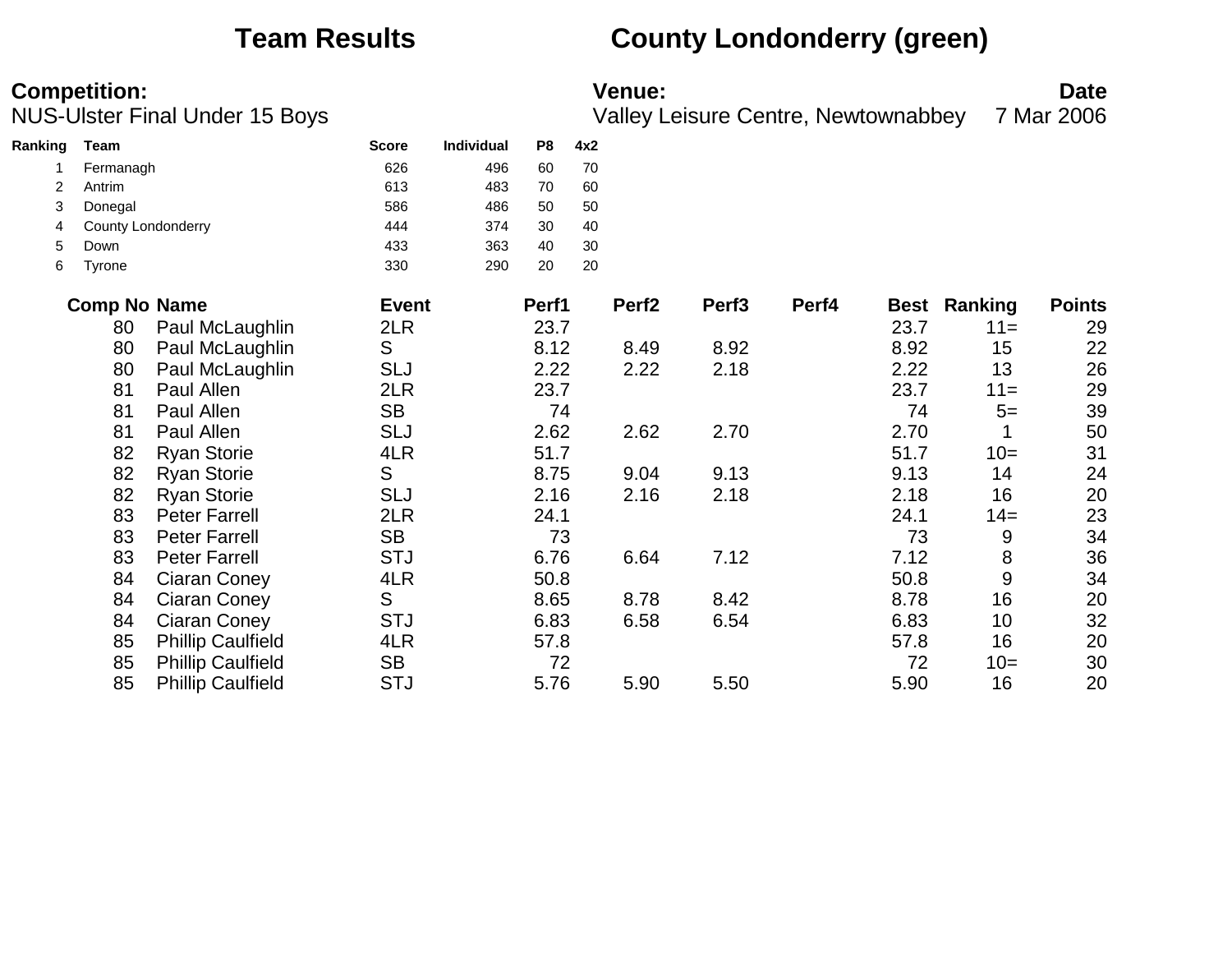## **Team Results Donegal (royal)**

|                | <b>Competition:</b> |                                       |              |            |       |     | <b>Venue:</b>     |                                     |       |             |                | <b>Date</b>   |
|----------------|---------------------|---------------------------------------|--------------|------------|-------|-----|-------------------|-------------------------------------|-------|-------------|----------------|---------------|
|                |                     | <b>NUS-Ulster Final Under 15 Boys</b> |              |            |       |     |                   | Valley Leisure Centre, Newtownabbey |       |             |                | 7 Mar 2006    |
| Ranking        | Team                |                                       | <b>Score</b> | Individual | P8    | 4x2 |                   |                                     |       |             |                |               |
|                | Fermanagh           |                                       | 626          | 496        | 60    | 70  |                   |                                     |       |             |                |               |
| $\overline{c}$ | Antrim              |                                       | 613          | 483        | 70    | 60  |                   |                                     |       |             |                |               |
| 3              | Donegal             |                                       | 586          | 486        | 50    | 50  |                   |                                     |       |             |                |               |
| 4              |                     | County Londonderry                    | 444          | 374        | 30    | 40  |                   |                                     |       |             |                |               |
| 5              | Down                |                                       | 433          | 363        | 40    | 30  |                   |                                     |       |             |                |               |
| 6              | Tyrone              |                                       | 330          | 290        | 20    | 20  |                   |                                     |       |             |                |               |
|                | <b>Comp No Name</b> |                                       | <b>Event</b> |            | Perf1 |     | Perf <sub>2</sub> | Perf <sub>3</sub>                   | Perf4 | <b>Best</b> | Ranking        | <b>Points</b> |
|                | 87                  | John McLaughlin                       | 2LR          |            | 22.9  |     |                   |                                     |       | 22.9        | $4=$           | 43            |
|                | 87                  | John McLaughlin                       | S            |            | 9.65  |     | 9.66              | 9.58                                |       | 9.66        | 8              | 36            |
|                | 87                  | John McLaughlin                       | <b>STJ</b>   |            | 7.68  |     | 7.62              | 7.87                                |       | 7.87        | 3              | 46            |
|                | 88                  | <b>Conor Collins</b>                  | 4LR          |            | 49.2  |     |                   |                                     |       | 49.2        | 4              | 44            |
|                | 88                  | <b>Conor Collins</b>                  | S            |            | 9.74  |     | 10.14             | 10.51                               |       | 10.51       | 5              | 42            |
|                | 88                  | <b>Conor Collins</b>                  | <b>SLJ</b>   |            | 2.40  |     | 2.42              | 2.48                                |       | 2.48        | $\overline{2}$ | 48            |
|                | 89                  | <b>Brian Stevenson</b>                | 4LR          |            | 49.5  |     |                   |                                     |       | 49.5        | $\,6$          | 40            |
|                | 89                  | <b>Brian Stevenson</b>                | <b>SB</b>    |            | 71    |     |                   |                                     |       | 71          | 13             | 26            |
|                | 89                  | <b>Brian Stevenson</b>                | <b>STJ</b>   |            | 6.82  |     | 6.68              | 0.00                                |       | 6.82        | 11             | 30            |
|                | 90                  | Caolan Ward                           | 2LR          |            | 23.2  |     |                   |                                     |       | 23.2        | 6              | 40            |
|                | 90                  | Caolan Ward                           | <b>SB</b>    |            | 74    |     |                   |                                     |       | 74          | $5=$           | 39            |
|                | 90                  | Caolan Ward                           | <b>SLJ</b>   |            | 2.26  |     | 2.36              | 2.42                                |       | 2.42        | $4=$           | 42            |
|                | 91                  | David Hegarty                         | 4LR          |            | 50.3  |     |                   |                                     |       | 50.3        | 8              | 36            |
|                | 91                  | David Hegarty                         | <b>SB</b>    |            | 72    |     |                   |                                     |       | 72          | $10=$          | 30            |
|                | 91                  | David Hegarty                         | <b>STJ</b>   |            | 0.00  |     | 6.75              | 6.64                                |       | 6.75        | 12             | 28            |
|                | 92                  | <b>Thomas Scott</b>                   | 2LR          |            | 22.7  |     |                   |                                     |       | 22.7        | $\overline{2}$ | 48            |
|                | 92                  | <b>Thomas Scott</b>                   | S            |            | 8.40  |     | 9.32              | 9.20                                |       | 9.32        | 12             | 28            |
|                | 92                  | <b>Thomas Scott</b>                   | <b>SLJ</b>   |            | 2.30  |     | 2.28              | 2.28                                |       | 2.30        | 11             | 30            |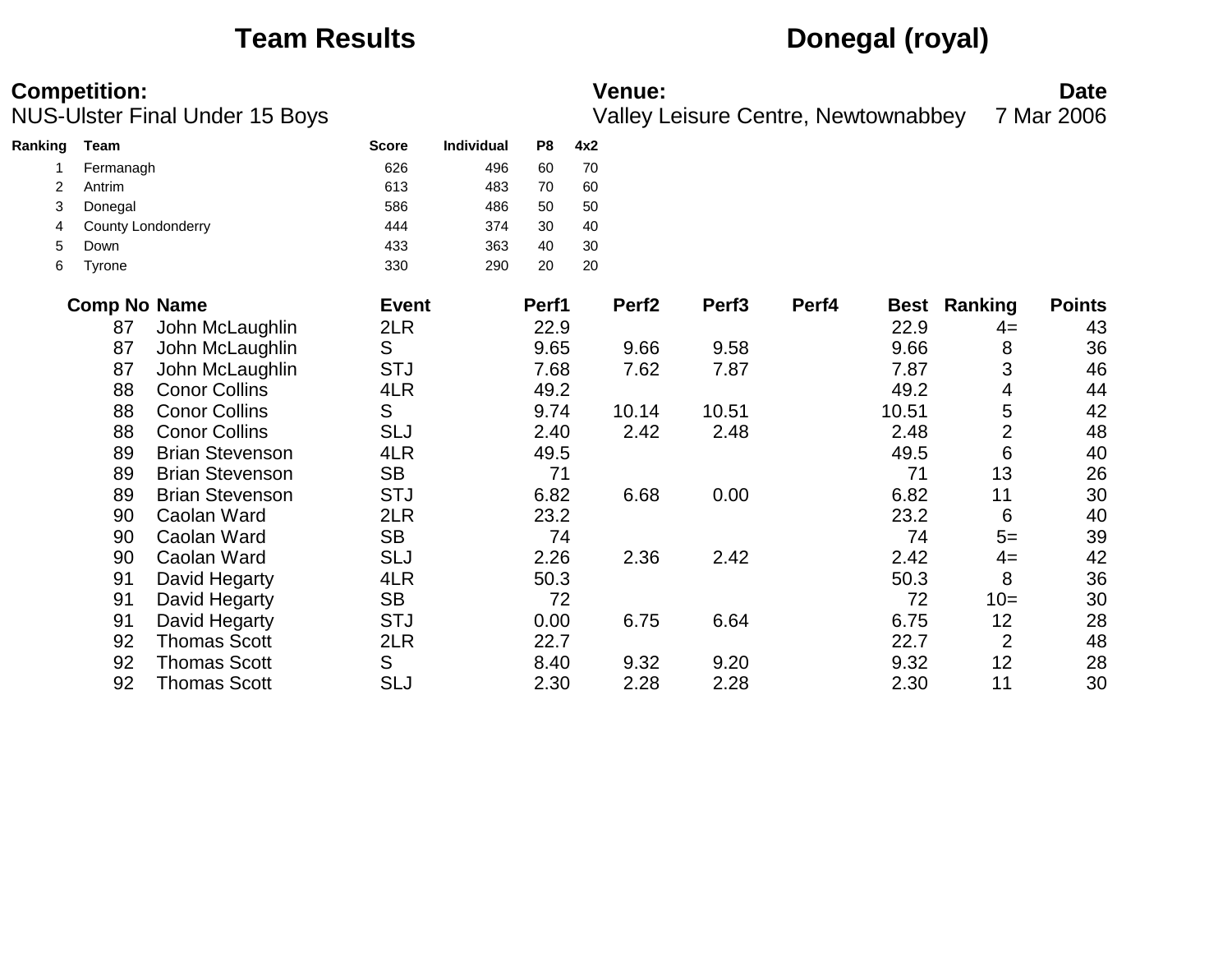## **Team Results Down (sky)**

|         | <b>Competition:</b> |                                       |              |                   |                |     | <b>Venue:</b>     |                   |                                     |      |                     | <b>Date</b>   |
|---------|---------------------|---------------------------------------|--------------|-------------------|----------------|-----|-------------------|-------------------|-------------------------------------|------|---------------------|---------------|
|         |                     | <b>NUS-Ulster Final Under 15 Boys</b> |              |                   |                |     |                   |                   | Valley Leisure Centre, Newtownabbey |      |                     | 7 Mar 2006    |
| Ranking | Team                |                                       | <b>Score</b> | <b>Individual</b> | P <sub>8</sub> | 4x2 |                   |                   |                                     |      |                     |               |
|         | Fermanagh           |                                       | 626          | 496               | 60             | 70  |                   |                   |                                     |      |                     |               |
| 2       | Antrim              |                                       | 613          | 483               | 70             | 60  |                   |                   |                                     |      |                     |               |
| 3       | Donegal             |                                       | 586          | 486               | 50             | 50  |                   |                   |                                     |      |                     |               |
| 4       |                     | County Londonderry                    | 444          | 374               | 30             | 40  |                   |                   |                                     |      |                     |               |
| 5       | Down                |                                       | 433          | 363               | 40             | 30  |                   |                   |                                     |      |                     |               |
| 6       | Tyrone              |                                       | 330          | 290               | 20             | 20  |                   |                   |                                     |      |                     |               |
|         | <b>Comp No Name</b> |                                       | <b>Event</b> |                   | Perf1          |     | Perf <sub>2</sub> | Perf <sub>3</sub> | Perf4                               |      | <b>Best Ranking</b> | <b>Points</b> |
|         | 94                  | <b>Scott Hamilton</b>                 | 4LR          |                   | 48.4           |     |                   |                   |                                     | 48.4 |                     | 50            |
|         | 94                  | <b>Scott Hamilton</b>                 | <b>SB</b>    |                   | 63             |     |                   |                   |                                     | 63   | 15                  | 22            |
|         | 94                  | <b>Scott Hamilton</b>                 | <b>SLJ</b>   |                   | 2.38           |     | 2.42              | 2.40              |                                     | 2.42 | $4=$                | 42            |
|         | 95                  | <b>Andrew McNeill</b>                 | 2LR          |                   | 26.2           |     |                   |                   |                                     | 26.2 | 18                  | 16            |
|         | 95                  | <b>Andrew McNeill</b>                 | <b>SB</b>    |                   | 60             |     |                   |                   |                                     | 60   | $17=$               | 17            |
|         | 95                  | <b>Andrew McNeill</b>                 | <b>STJ</b>   |                   | 6.94           |     | 7.25              | 7.14              |                                     | 7.25 | 6                   | 40            |
|         | 96                  | <b>Matthew Ramsey</b>                 | 2LR          |                   | 24.0           |     |                   |                   |                                     | 24.0 | 13                  | 26            |
|         | 96                  | <b>Matthew Ramsey</b>                 | S            |                   | 9.41           |     | 8.80              | 9.81              |                                     | 9.81 | $\overline{7}$      | 38            |
|         | 97                  | <b>Gareth Deeking</b>                 | 4LR          |                   | 54.9           |     |                   |                   |                                     | 54.9 | 14                  | 24            |
|         | 97                  | <b>Gareth Deeking</b>                 | S            |                   | 9.22           |     | 8.97              | 9.31              |                                     | 9.31 | 13                  | 26            |
|         | 97                  | <b>Gareth Deeking</b>                 | <b>STJ</b>   |                   | 6.28           |     | 0.00              | 6.58              |                                     | 6.58 | 14                  | 24            |
|         | 98                  | Rory Garnham                          | 2LR          |                   | 23.5           |     |                   |                   |                                     | 23.5 | $9=$                | 33            |
|         | 98                  | Rory Garnham                          | <b>SB</b>    |                   | 72             |     |                   |                   |                                     | 72   | $10=$               | 30            |
|         | 98                  | <b>Rory Garnham</b>                   | <b>STJ</b>   |                   | 6.78           |     | 6.75              | 6.89              |                                     | 6.89 | 9                   | 34            |
|         | 99                  | Jonnie Reid                           | 4LR          |                   | 53.8           |     |                   |                   |                                     | 53.8 | 13                  | 26            |
|         | 99                  | Jonnie Reid                           | S            |                   | 9.47           |     | 8.61              | 8.96              |                                     | 9.47 | 9                   | 34            |
|         | 99                  | Jonnie Reid                           | SLJ          |                   | 2.10           |     | 2.04              | 2.04              |                                     | 2.10 | 17                  | 18            |
|         | 100                 | Stephen Cunningham                    | SLJ          |                   | 2.12           |     | 2.22              | 2.32              |                                     | 2.32 | $8=$                | 34            |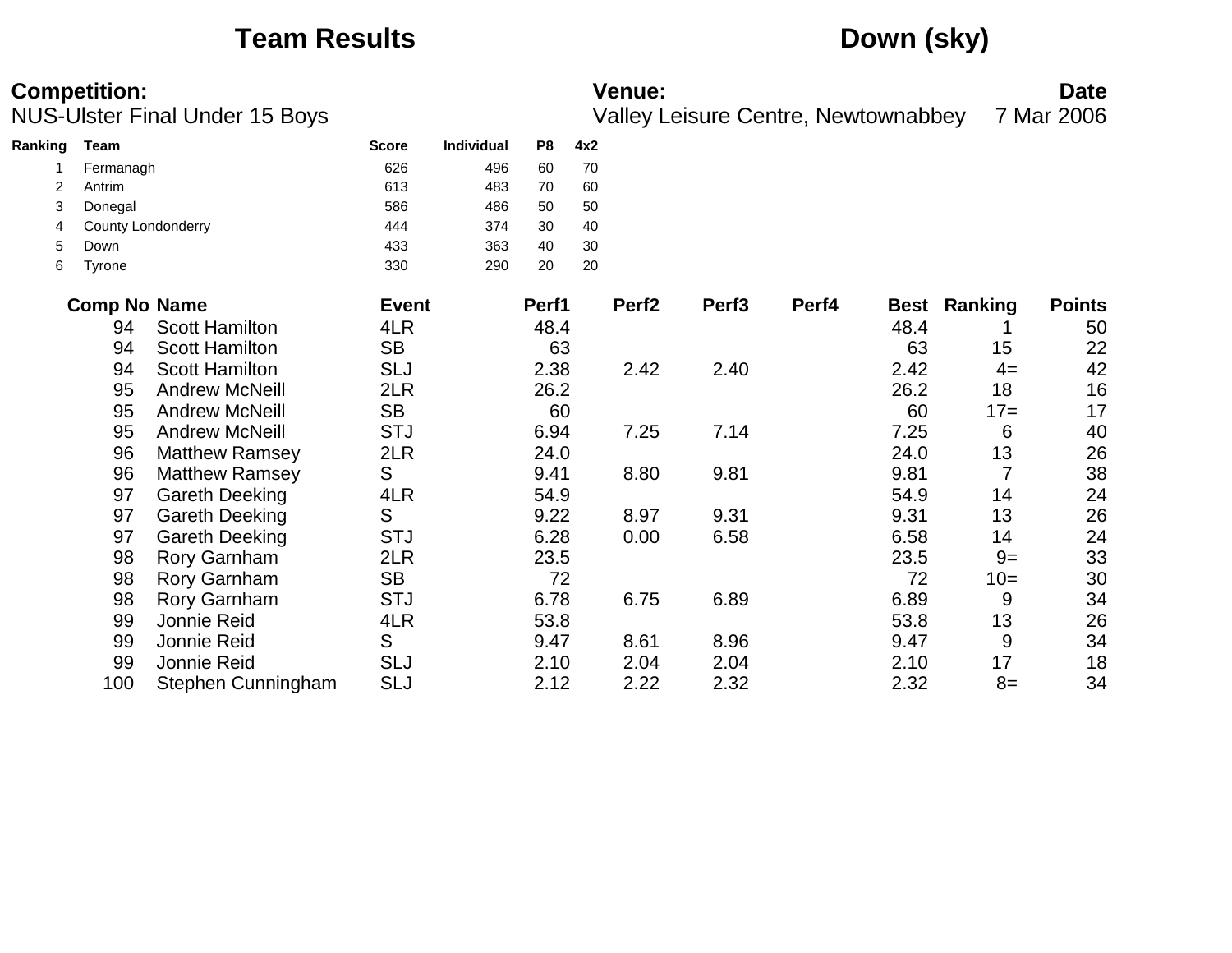120 Glenn Phair

## **Team Results Fermanagh (grey)**

|         | <b>Competition:</b> | <b>NUS-Ulster Final Under 15 Boys</b> |              |                   |                |     | Venue:            |                   | <b>Valley Leisure Centre, Newtownabbey</b> |       |                     | <b>Date</b><br>7 Mar 2006 |
|---------|---------------------|---------------------------------------|--------------|-------------------|----------------|-----|-------------------|-------------------|--------------------------------------------|-------|---------------------|---------------------------|
| Ranking | Team                |                                       | <b>Score</b> | <b>Individual</b> | P <sub>8</sub> | 4x2 |                   |                   |                                            |       |                     |                           |
|         | Fermanagh           |                                       | 626          | 496               | 60             | 70  |                   |                   |                                            |       |                     |                           |
| 2       | Antrim              |                                       | 613          | 483               | 70             | 60  |                   |                   |                                            |       |                     |                           |
| 3       | Donegal             |                                       | 586          | 486               | 50             | 50  |                   |                   |                                            |       |                     |                           |
| 4       |                     | County Londonderry                    | 444          | 374               | 30             | 40  |                   |                   |                                            |       |                     |                           |
| 5       | Down                |                                       | 433          | 363               | 40             | 30  |                   |                   |                                            |       |                     |                           |
| 6       | Tyrone              |                                       | 330          | 290               | 20             | 20  |                   |                   |                                            |       |                     |                           |
|         | <b>Comp No Name</b> |                                       | <b>Event</b> |                   | Perf1          |     | Perf <sub>2</sub> | Perf <sub>3</sub> | Perf4                                      |       | <b>Best Ranking</b> | <b>Points</b>             |
|         | 115                 | Jason Taylor                          | 2LR          |                   | 22.8           |     |                   |                   |                                            | 22.8  | 3                   | 46                        |
|         | 115                 | Jason Taylor                          | S            |                   | 10.70          |     | 11.74             | 12.05             |                                            | 12.05 |                     | 50                        |
|         | 115                 | Jason Taylor                          | <b>STJ</b>   |                   | 0.00           |     | 0.00              | 6.52              |                                            | 6.52  | 15                  | 22                        |
|         | 116                 | Caolan McBrien                        | 2LR          |                   | 22.6           |     |                   |                   |                                            | 22.6  |                     | 50                        |
|         | 116                 | Caolan McBrien                        | S            |                   | 10.08          |     | 10.20             | 9.62              |                                            | 10.20 | 6                   | 40                        |
|         | 116                 | Caolan McBrien                        | <b>STJ</b>   |                   | 8.56           |     | 8.42              | 8.46              |                                            | 8.56  |                     | 50                        |
|         | 117                 | James O'Connor                        | 2LR          |                   | 23.4           |     |                   |                   |                                            | 23.4  | $7 =$               | 37                        |
|         | 117                 | James O'Connor                        | <b>SB</b>    |                   | 74             |     |                   |                   |                                            | 74    | $5=$                | 39                        |
|         | 117                 | James O'Connor                        | <b>SLJ</b>   |                   | 2.38           |     | 2.42              | 2.36              |                                            | 2.42  | $4=$                | 42                        |
|         | 118                 | <b>Conor McGuire</b>                  | 4LR          |                   | 51.9           |     |                   |                   |                                            | 51.9  | 12                  | 28                        |
|         | 118                 | <b>Conor McGuire</b>                  | <b>SB</b>    |                   | 76             |     |                   |                   |                                            | 76    | $3=$                | 45                        |
|         | 118                 | <b>Conor McGuire</b>                  | <b>STJ</b>   |                   | 7.30           |     | 7.60              | 7.80              |                                            | 7.80  | 4                   | 44                        |
|         | 119                 | Richard O'Callaghan                   | 4LR          |                   | 49.0           |     |                   |                   |                                            | 49.0  | 3                   | 46                        |
|         | 119                 | Richard O'Callaghan                   | S            |                   | 9.61           |     | 10.13             | 10.56             |                                            | 10.56 | 4                   | 44                        |

 Richard O'Callaghan SLJ 2.14 2.20 2.02 2.20 14= 23 Glenn Phair 4LR 49.8 49.8 7 38 Glenn Phair SB 78 78 2 48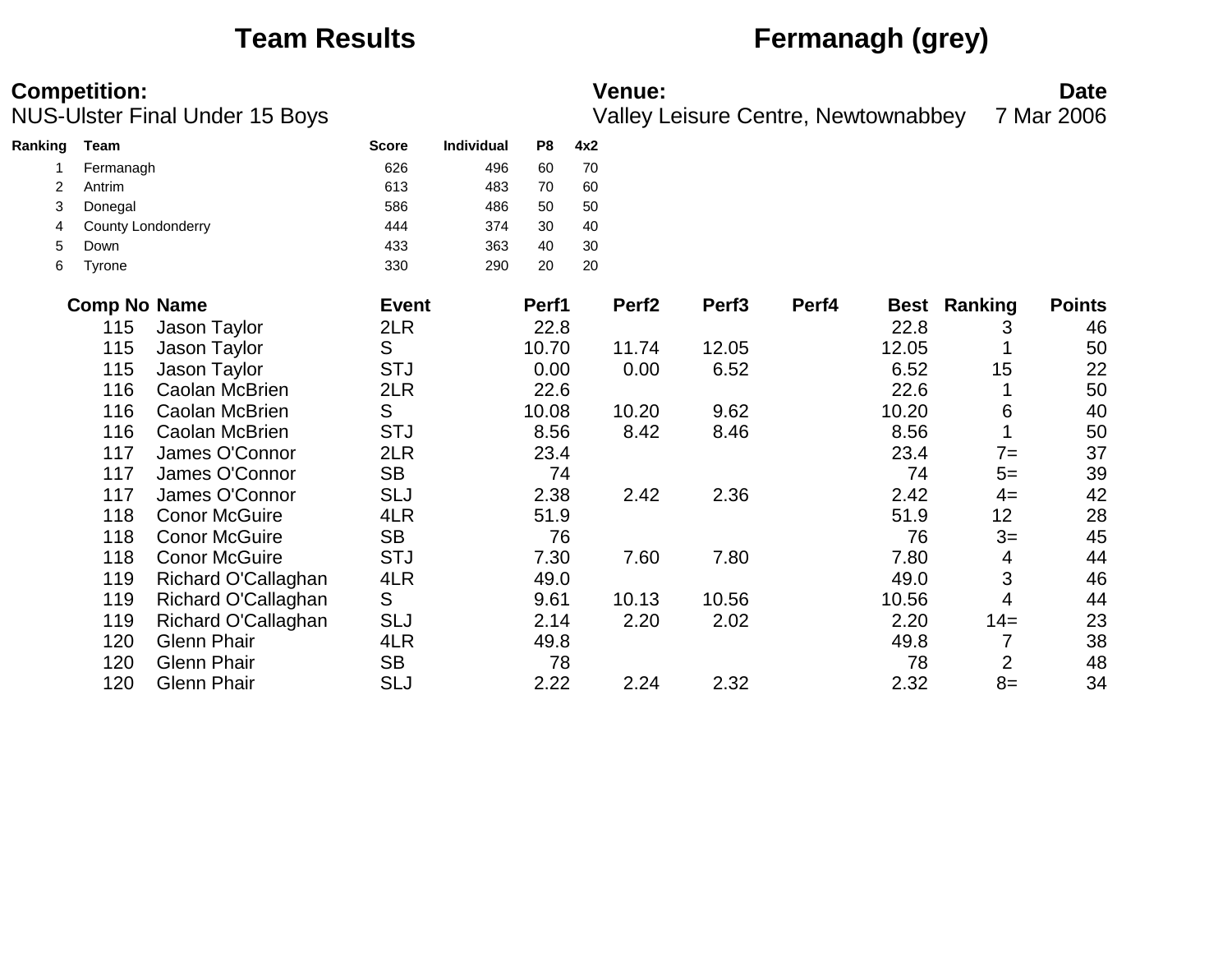## **Team Results Tyrone (tan)**

|         | <b>Competition:</b> | <b>NUS-Ulster Final Under 15 Boys</b> |              |            |                |     | <b>Venue:</b>     | <b>Valley Leisure Centre, Newtownabbey</b> |       |             |         | <b>Date</b><br>7 Mar 2006 |
|---------|---------------------|---------------------------------------|--------------|------------|----------------|-----|-------------------|--------------------------------------------|-------|-------------|---------|---------------------------|
| Ranking | Team                |                                       | <b>Score</b> | Individual | P <sub>8</sub> | 4x2 |                   |                                            |       |             |         |                           |
|         | Fermanagh           |                                       | 626          | 496        | 60             | 70  |                   |                                            |       |             |         |                           |
| 2       | Antrim              |                                       | 613          | 483        | 70             | 60  |                   |                                            |       |             |         |                           |
| 3       | Donegal             |                                       | 586          | 486        | 50             | 50  |                   |                                            |       |             |         |                           |
| 4       |                     | County Londonderry                    | 444          | 374        | 30             | 40  |                   |                                            |       |             |         |                           |
| 5       | Down                |                                       | 433          | 363        | 40             | 30  |                   |                                            |       |             |         |                           |
| 6       | Tyrone              |                                       | 330          | 290        | 20             | 20  |                   |                                            |       |             |         |                           |
|         |                     | <b>Comp No Name</b>                   | <b>Event</b> |            | Perf1          |     | Perf <sub>2</sub> | Perf <sub>3</sub>                          | Perf4 | <b>Best</b> | Ranking | <b>Points</b>             |
|         | 122                 | <b>Alastair Gilmore</b>               | 4LR          |            | 1:03.0         |     |                   |                                            |       | 1:03.0      | 18      | 16                        |
|         | 122                 | <b>Alastair Gilmore</b>               | <b>STJ</b>   |            | 5.74           |     | 0.00              | 5.36                                       |       | 5.74        | 17      | 18                        |
|         | 123                 | David Lee                             | 2LR          |            | 23.5           |     |                   |                                            |       | 23.5        | $9=$    | 33                        |
|         | 123                 | David Lee                             | <b>SB</b>    |            | 60             |     |                   |                                            |       | 60          | $17=$   | 17                        |
|         | 123                 | David Lee                             | <b>SLJ</b>   |            | 2.22           |     | 2.24              | 2.24                                       |       | 2.24        | 12      | 28                        |
|         | 124                 | <b>Phillip Nelson</b>                 | 2LR          |            | 24.6           |     |                   |                                            |       | 24.6        | 16      | 20                        |
|         | 124                 | <b>Phillip Nelson</b>                 | S            |            | 8.91           |     | 9.16              | 9.34                                       |       | 9.34        | 11      | 30                        |
|         | 124                 | <b>Phillip Nelson</b>                 | <b>STJ</b>   |            | 6.28           |     | 6.69              | 0.00                                       |       | 6.69        | 13      | 26                        |
|         | 125                 | Ryan Magowan                          | <b>SLJ</b>   |            | 2.46           |     | 2.46              | 2.46                                       |       | 2.46        | 3       | 46                        |
|         | 126                 | Lee Kelso                             | 2LR          |            | 24.7           |     |                   |                                            |       | 24.7        | 17      | 18                        |
|         | 126                 | Lee Kelso                             | S            |            | 8.16           |     | 8.35              | 8.24                                       |       | 8.35        | 17      | 18                        |
|         | 126                 | Lee Kelso                             | <b>STJ</b>   |            | 6.35           |     | 6.59              | 7.56                                       |       | 7.56        | 5       | 42                        |
|         | 127                 | Craig McMullan                        | 4LR          |            | 55.0           |     |                   |                                            |       | 55.0        | 15      | 22                        |
|         | 127                 | Craig McMullan                        | <b>SB</b>    |            | 62             |     |                   |                                            |       | 62          | 16      | 20                        |
|         | 128                 | <b>Rodney Donelly</b>                 | 4LR          |            | 1:02.3         |     |                   |                                            |       | 1:02.3      | 17      | 18                        |
|         | 128                 | <b>Rodney Donelly</b>                 | <b>SB</b>    |            | 65             |     |                   |                                            |       | 65          | 14      | 24                        |
|         | 128                 | <b>Rodney Donelly</b>                 | <b>SLJ</b>   |            | 1.94           |     | 1.96              | 1.92                                       |       | 1.96        | 18      | 16                        |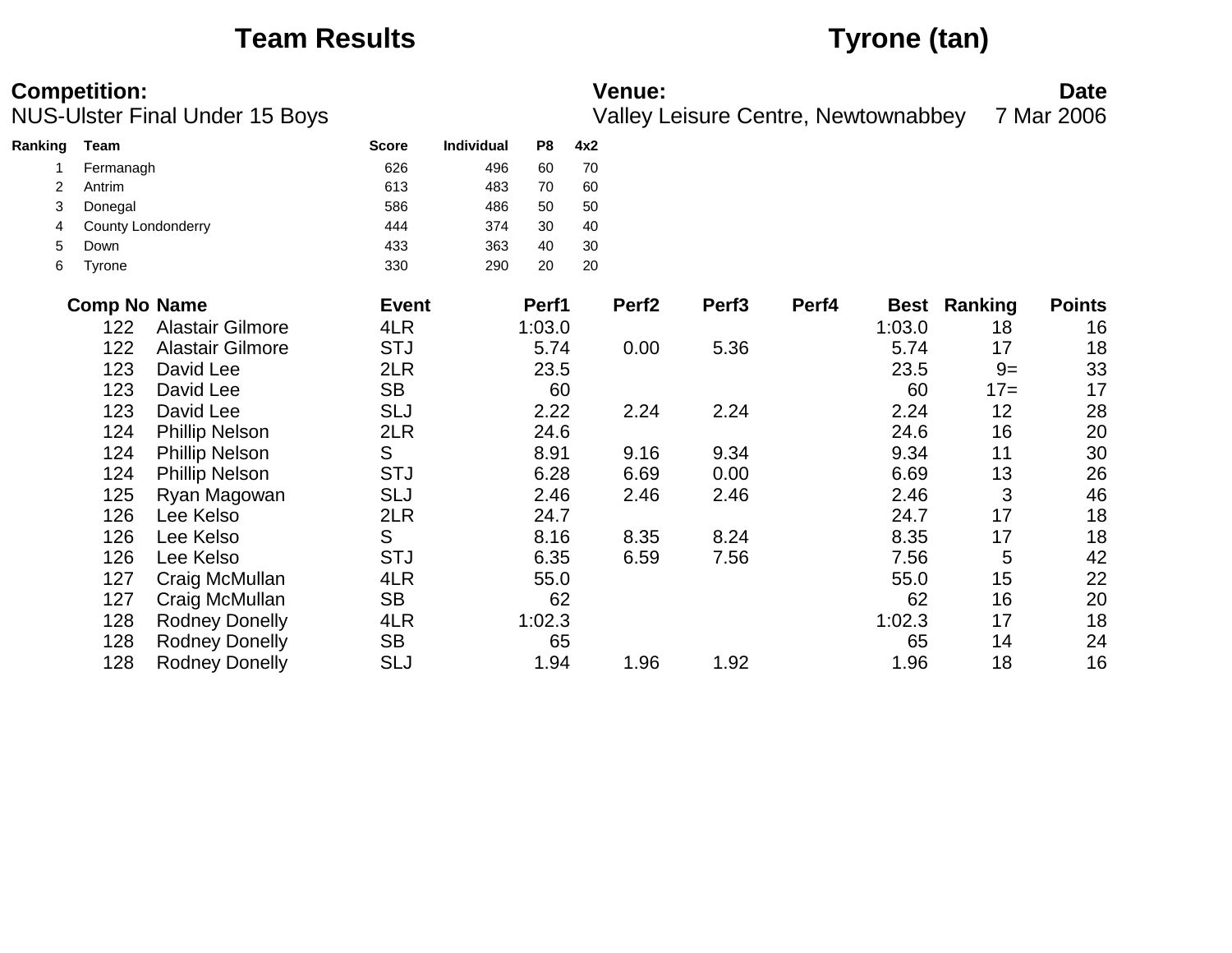## **Results Sheet 2 Lap Race**

## **Competition: Venue: Date**

| <b>NUS-Ulster Final Under 15 Boys</b> | Valley Leisure Centre, Newtownabbey 7 Mar 2006 |
|---------------------------------------|------------------------------------------------|
|---------------------------------------|------------------------------------------------|

| Ranking | Team                    | <b>Colour</b> | <b>BibNo Name</b>    | <b>Best</b> | <b>Points</b> |
|---------|-------------------------|---------------|----------------------|-------------|---------------|
|         | Fermanagh               | grey          | 116 Caolan McBrien   | 22.6        | 50            |
|         | Donegal                 | royal         | 92 Thomas Scott      | 22.7        | 48            |
| 3       | Fermanagh               | grey          | 115 Jason Taylor     | 22.8        | 46            |
| $4=$    | Antrim                  | navy          | 79 John Houston      | 22.9        | 43            |
| $4=$    | Donegal                 | royal         | 87 John McLaughlin   | 22.9        | 43            |
| 6       | Donegal                 | royal         | 90 Caolan Ward       | 23.2        | 40            |
| $7 =$   | Antrim                  | navy          | 75 Peter Steele      | 23.4        | 37            |
| $7 =$   | Fermanagh               | grey          | 117 James O'Connor   | 23.4        | 37            |
| $9=$    | Down                    | sky           | 98 Rory Garnham      | 23.5        | 33            |
| $9 =$   | Tyrone                  | tan           | 123 David Lee        | 23.5        | 33            |
|         | 11= County Londonderry  | green         | 80 Paul McLaughlin   | 23.7        | 29            |
|         | 11= County Londonderry  | green         | 81 Paul Allen        | 23.7        | 29            |
| 13      | Down                    | sky           | 96 Matthew Ramsey    | 24.0        | 26            |
| $14=$   | Antrim                  | navy          | 74 Stephen Kingsbury | 24.1        | 23            |
|         | 14 = County Londonderry | green         | 83 Peter Farrell     | 24.1        | 23            |
| 16      | Tyrone                  | tan           | 124 Phillip Nelson   | 24.6        | 20            |
|         | Tyrone                  | tan           | 126 Lee Kelso        | 24.7        | 18            |
| 18      | Down                    | sky           | 95 Andrew McNeill    | 26.2        | 16            |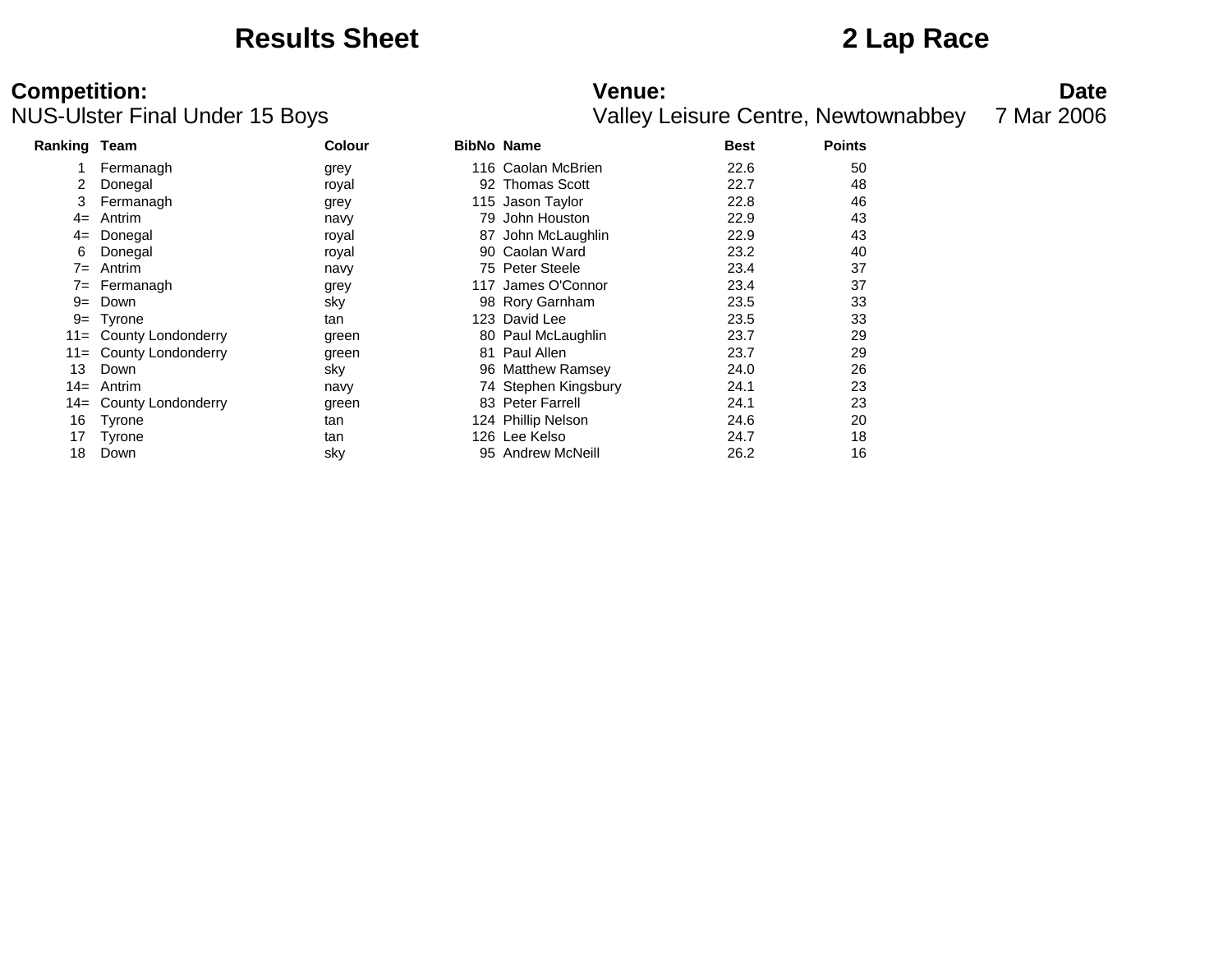## **Results Sheet 4 Lap Race**

# **Competition:**<br>**Date**<br>
Valley Leisure Centre, Newtownabbey 7 Mar 2006<br>
Valley Leisure Centre, Newtownabbey 7 Mar 2006

| Ranking Team |                    | <b>Colour</b> |    | <b>BibNo Name</b>       | <b>Best</b> | <b>Points</b> |  |
|--------------|--------------------|---------------|----|-------------------------|-------------|---------------|--|
|              | Down               | sky           |    | 94 Scott Hamilton       | 48.4        | 50            |  |
|              | Antrim             | navy          |    | 77 Scott McLean         | 48.5        | 48            |  |
| 3            | Fermanagh          | grey          |    | 119 Richard O'Callaghan | 49.0        | 46            |  |
| 4            | Donegal            | royal         |    | 88 Conor Collins        | 49.2        | 44            |  |
| 5            | Antrim             | navy          |    | 78 Glen Scott           | 49.4        | 42            |  |
| 6            | Donegal            | royal         |    | 89 Brian Stevenson      | 49.5        | 40            |  |
|              | Fermanagh          | grey          |    | 120 Glenn Phair         | 49.8        | 38            |  |
| 8            | Donegal            | royal         |    | 91 David Hegarty        | 50.3        | 36            |  |
| 9            | County Londonderry | green         |    | 84 Ciaran Coney         | 50.8        | 34            |  |
| $10=$        | Antrim             | navy          |    | 76 Chris Doran          | 51.7        | 31            |  |
| $10=$        | County Londonderry | green         |    | 82 Ryan Storie          | 51.7        | 31            |  |
| 12           | Fermanagh          | grey          |    | 118 Conor McGuire       | 51.9        | 28            |  |
| 13           | Down               | sky           | 99 | Jonnie Reid             | 53.8        | 26            |  |
| 14           | Down               | sky           |    | 97 Gareth Deeking       | 54.9        | 24            |  |
| 15           | Tyrone             | tan           |    | 127 Craig McMullan      | 55.0        | 22            |  |
| 16           | County Londonderry | green         |    | 85 Phillip Caulfield    | 57.8        | 20            |  |
| 17           | Tyrone             | tan           |    | 128 Rodney Donelly      | 1:02.3      | 18            |  |
| 18           | Tyrone             | tan           |    | 122 Alastair Gilmore    | 1:03.0      | 16            |  |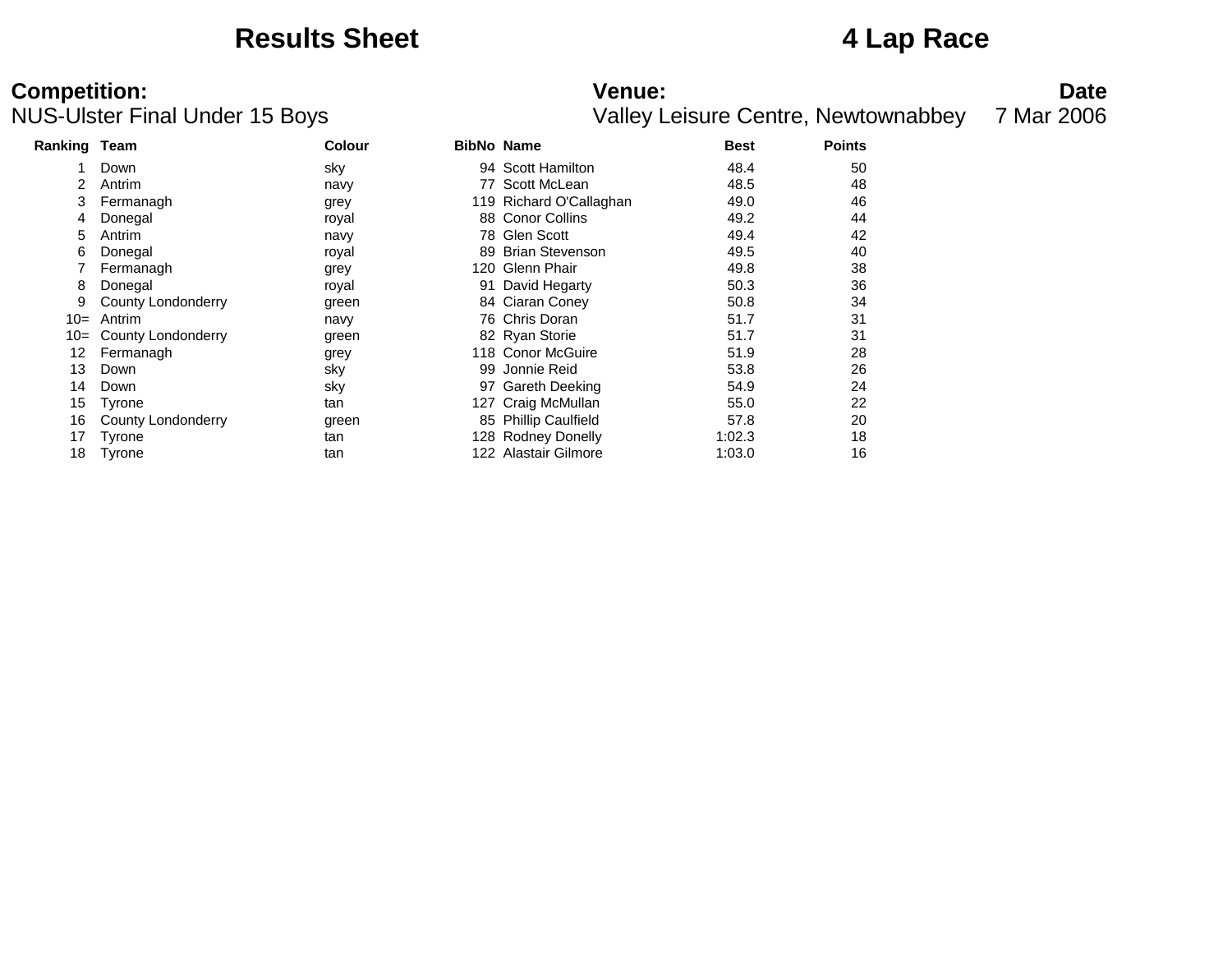## **Event Official Results Sheet 8 Lap Paarlauf**

| <b>Competition:</b><br><b>NUS-Ulster Final Under 15 Boys</b> |    |                    |        | <b>Venue:</b><br><b>Valley Leisure Centre, Newtownabbey</b> | <b>Date</b><br>7 Mar 2006 |                    |               |  |
|--------------------------------------------------------------|----|--------------------|--------|-------------------------------------------------------------|---------------------------|--------------------|---------------|--|
| Ranking Code Team                                            |    |                    | Colour | Heat                                                        | Final                     | <b>Performance</b> | <b>Points</b> |  |
|                                                              | 01 | Antrim             | navy   | 1:38.2                                                      | 0.0                       | 1:38.2             | 70            |  |
|                                                              | 05 | Fermanagh          | grey   | 1:40.0                                                      | 0.0                       | 1:40.0             | 60            |  |
| 3                                                            | 03 | Donegal            | roval  | 1:43.2                                                      | 0.0                       | 1:43.2             | 50            |  |
| 4                                                            | 04 | Down               | sky    | 1:48.1                                                      | 0.0                       | 1:48.1             | 40            |  |
| 5.                                                           | 02 | County Londonderry | green  | 1:52.4                                                      | 0.0                       | 1:52.4             | 30            |  |
| 6                                                            | 06 | Tyrone             | tan    | 2:03.6                                                      | 0.0                       | 2:03.6             | 20            |  |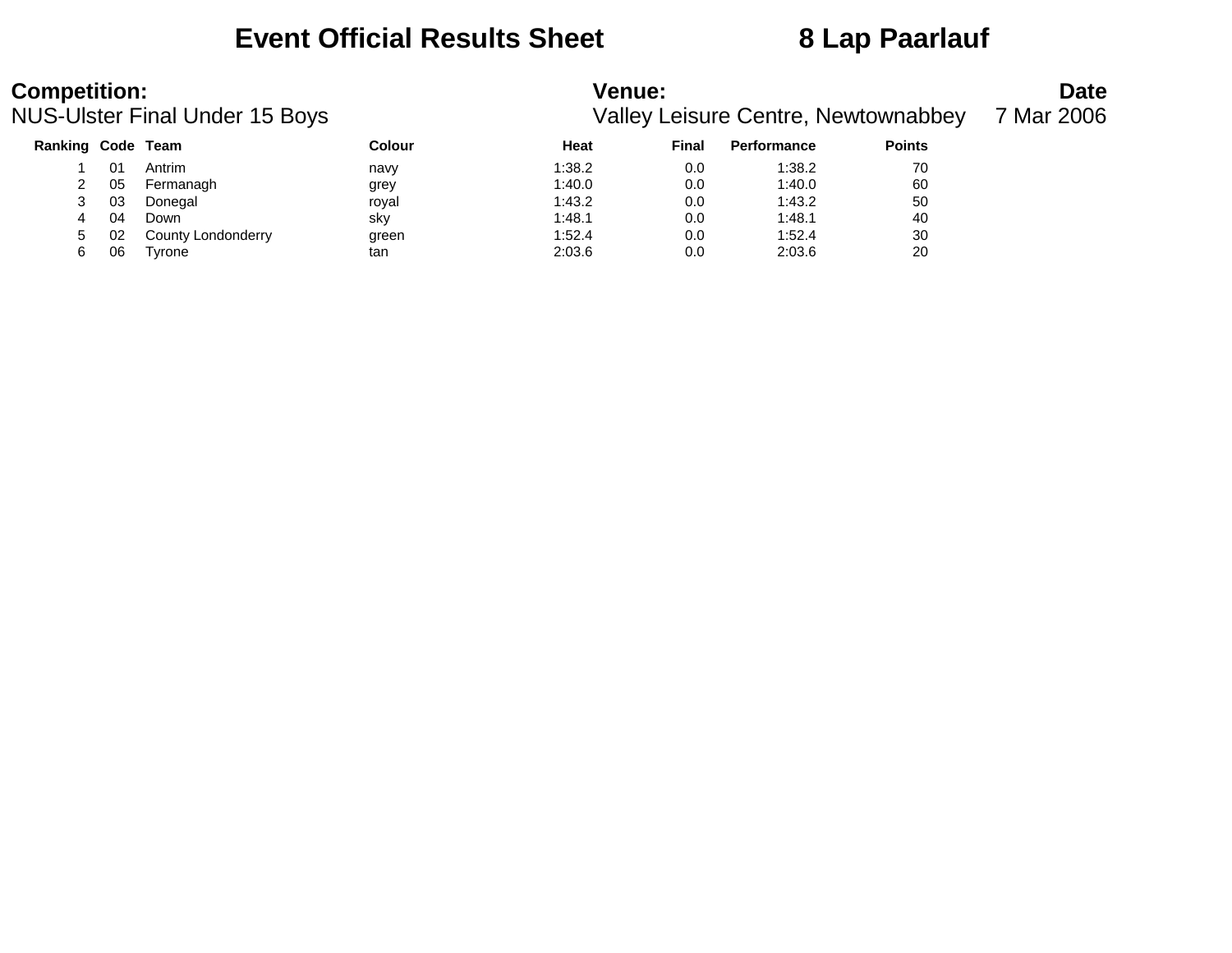## **Event Official Results Sheet 4 x 2 Lap Relay**

# **Competition:**<br>**Date**<br>
Valley Leisure Centre, Newtownabbey 7 Mar 2006<br>
Valley Leisure Centre, Newtownabbey 7 Mar 2006

| Mar 2006 |
|----------|
|          |

| Ranking Code Team |    |                    | Colour | Heat   | Final | <b>Performance</b> | <b>Points</b> |
|-------------------|----|--------------------|--------|--------|-------|--------------------|---------------|
|                   | 05 | Fermanagh          | grey   | 1:30.9 | 0.0   | 1:30.9             | 70            |
|                   | 01 | Antrim             | navy   | 1:32.2 | 0.0   | 1:32.2             | 60            |
|                   | 03 | Donegal            | roval  | 1:32.6 | 0.0   | 1:32.6             | 50            |
| 4                 | 02 | County Londonderry | green  | 1:33.0 | 0.0   | 1:33.0             | 40            |
| 5                 | 04 | Down               | sky    | 1:35.2 | 0.0   | 1:35.2             | 30            |
| 6                 | 06 | Tyrone             | tan    | 1:37.1 | 0.0   | 1:37.1             | 20            |
|                   |    |                    |        |        |       |                    |               |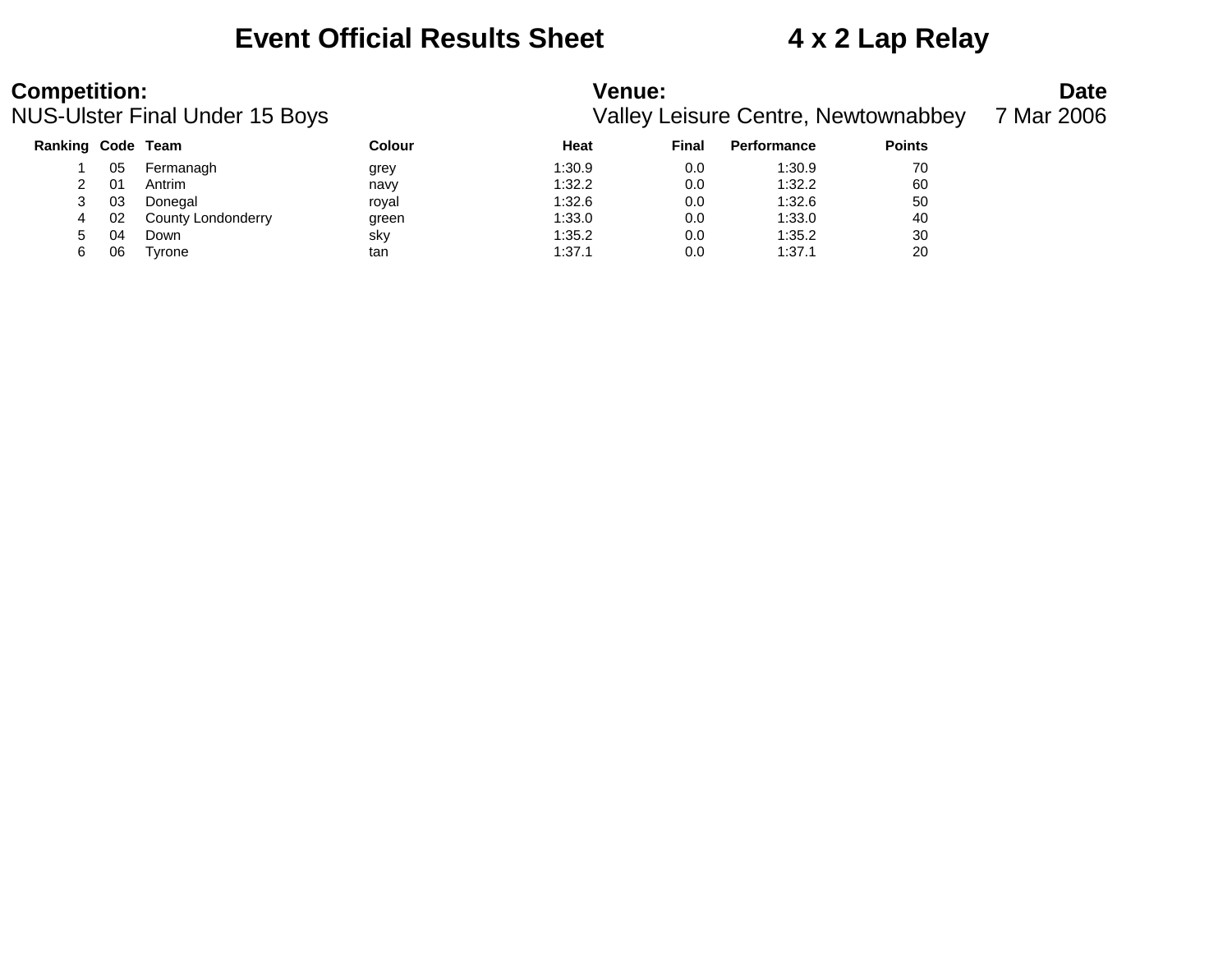## **Results Sheet Shot**

# **Competition:**<br>**Date**<br>
Valley Leisure Centre, Newtownabbey 7 Mar 2006<br>
Valley Leisure Centre, Newtownabbey 7 Mar 2006

| Ranking Team |                    | <b>Colour</b> | <b>BibNo Name</b> |                         | <b>Best</b> | <b>Points</b> |
|--------------|--------------------|---------------|-------------------|-------------------------|-------------|---------------|
|              | Fermanagh          | grey          | 115               | Jason Taylor            | 12.05       | 50            |
| 2            | Antrim             | navy          |                   | 74 Stephen Kingsbury    | 11.61       | 48            |
| 3            | Antrim             | navy          |                   | 78 Glen Scott           | 11.04       | 46            |
| 4            | Fermanagh          | grey          |                   | 119 Richard O'Callaghan | 10.56       | 44            |
| 5            | Donegal            | royal         | 88                | <b>Conor Collins</b>    | 10.51       | 42            |
| 6            | Fermanagh          | grey          |                   | 116 Caolan McBrien      | 10.20       | 40            |
|              | Down               | sky           |                   | 96 Matthew Ramsey       | 9.81        | 38            |
| 8            | Donegal            | royal         | 87                | John McLaughlin         | 9.66        | 36            |
| 9            | Down               | sky           | 99                | Jonnie Reid             | 9.47        | 34            |
| 10           | Antrim             | navy          | 79                | John Houston            | 9.45        | 32            |
| 11           | Tyrone             | tan           |                   | 124 Phillip Nelson      | 9.34        | 30            |
| 12           | Donegal            | royal         |                   | 92 Thomas Scott         | 9.32        | 28            |
| 13           | Down               | sky           |                   | 97 Gareth Deeking       | 9.31        | 26            |
| 14           | County Londonderry | green         |                   | 82 Ryan Storie          | 9.13        | 24            |
| 15           | County Londonderry | green         |                   | 80 Paul McLaughlin      | 8.92        | 22            |
| 16           | County Londonderry | green         |                   | 84 Ciaran Coney         | 8.78        | 20            |
| 17           | Tyrone             | tan           |                   | 126 Lee Kelso           | 8.35        | 18            |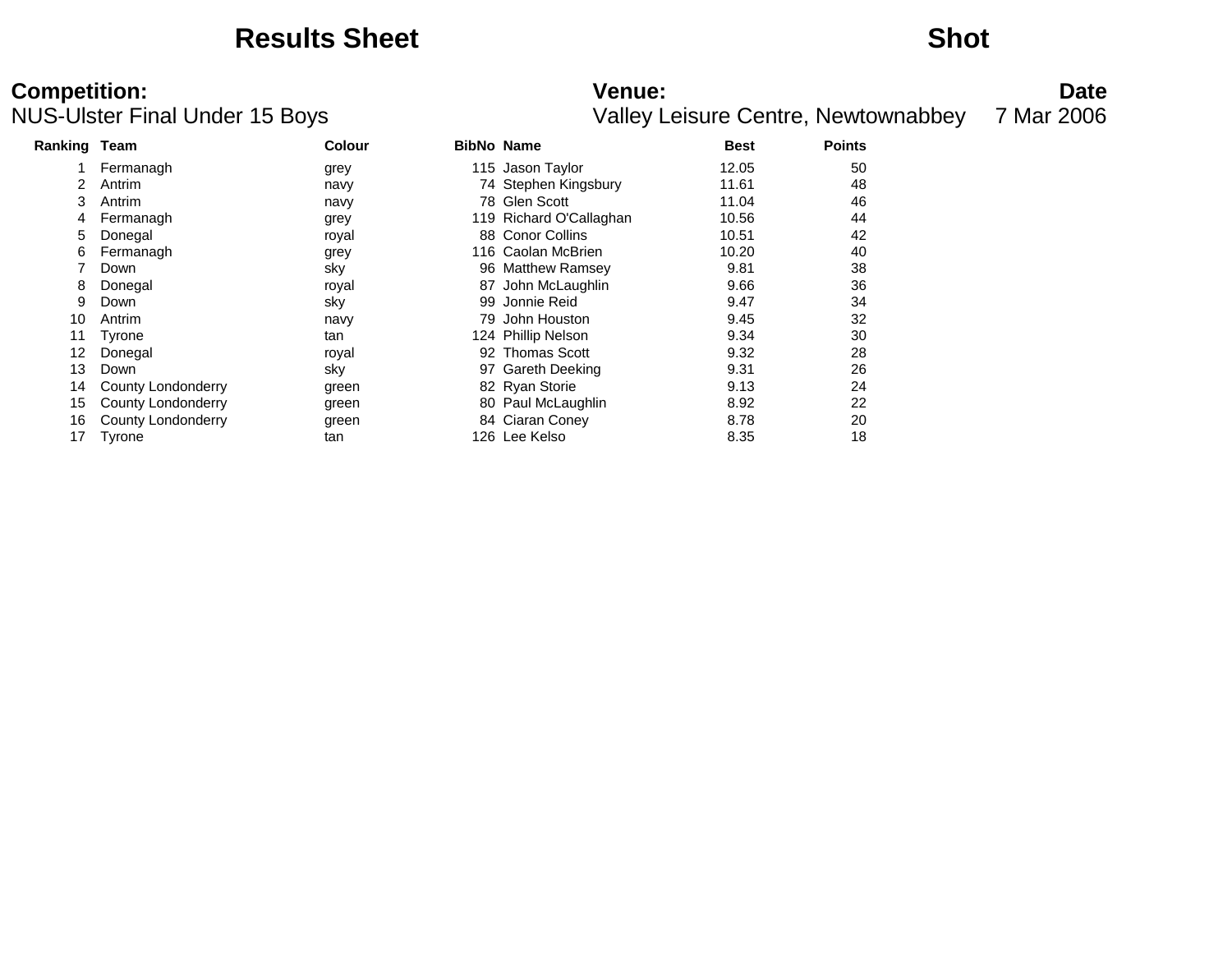## **Results Sheet <b>Speed Bounce Speed Bounce**

# **Competition:**<br>**Date**<br>
Valley Leisure Centre, Newtownabbey 7 Mar 2006<br>
Valley Leisure Centre, Newtownabbey 7 Mar 2006

| <b>Ranking Team</b> |                           | <b>Colour</b> | <b>BibNo Name</b> |                        | Total | <b>Points</b> |
|---------------------|---------------------------|---------------|-------------------|------------------------|-------|---------------|
|                     | Antrim                    | navy          |                   | 77 Scott McLean        | 81    | 50            |
| 2                   | Fermanagh                 | grey          | 120               | <b>Glenn Phair</b>     | 78    | 48            |
| $3=$                | Antrim                    | navy          |                   | 75 Peter Steele        | 76    | 45            |
| $3=$                | Fermanagh                 | grey          |                   | 118 Conor McGuire      | 76    | 45            |
| $5=$                | Antrim                    | navy          |                   | 76 Chris Doran         | 74    | 39            |
|                     | <b>County Londonderry</b> | green         | 81                | Paul Allen             | 74    | 39            |
| $5=$                | Donegal                   | royal         | 90                | Caolan Ward            | 74    | 39            |
| $5=$                | Fermanagh                 | grey          | 117               | James O'Connor         | 74    | 39            |
| 9                   | County Londonderry        | green         |                   | 83 Peter Farrell       | 73    | 34            |
| 10=                 | County Londonderry        | green         |                   | 85 Phillip Caulfield   | 72    | 30            |
| 10=                 | Donegal                   | royal         | 91                | David Hegarty          | 72    | 30            |
| 10=                 | Down                      | sky           |                   | 98 Rory Garnham        | 72    | 30            |
| 13                  | Donegal                   | royal         | 89.               | <b>Brian Stevenson</b> | 71    | 26            |
| 14                  | Tyrone                    | tan           |                   | 128 Rodney Donelly     | 65    | 24            |
| 15                  | Down                      | sky           |                   | 94 Scott Hamilton      | 63    | 22            |
| 16                  | Tyrone                    | tan           |                   | 127 Craig McMullan     | 62    | 20            |
| 17=                 | Down                      | sky           | 95                | <b>Andrew McNeill</b>  | 60    | 17            |
| 17=                 | Tyrone                    | tan           | 123.              | David Lee              | 60    | 17            |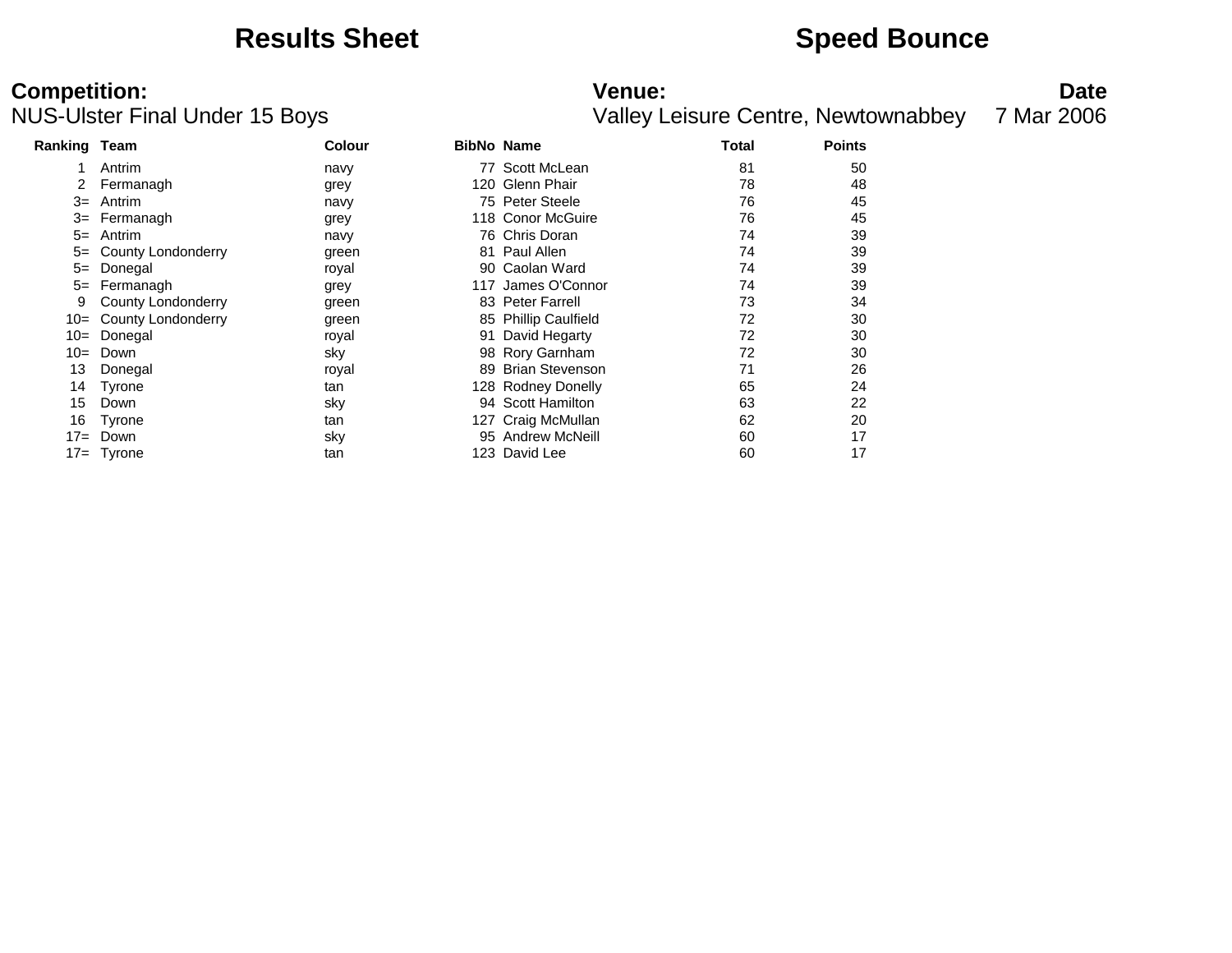## **Results Sheet Standing Long Jump**

# **Competition:**<br>**Date**<br>
Valley Leisure Centre, Newtownabbey 7 Mar 2006<br>
Valley Leisure Centre, Newtownabbey 7 Mar 2006

| <b>Ranking Team</b> |                    | <b>Colour</b> |     | <b>BibNo Name</b>       | <b>Best</b> | <b>Points</b> |
|---------------------|--------------------|---------------|-----|-------------------------|-------------|---------------|
|                     | County Londonderry | green         | 81  | Paul Allen              | 2.70        | 50            |
| 2                   | Donegal            | royal         |     | 88 Conor Collins        | 2.48        | 48            |
| 3                   | Tyrone             | tan           |     | 125 Ryan Magowan        | 2.46        | 46            |
| $4=$                | Donegal            | royal         |     | 90 Caolan Ward          | 2.42        | 42            |
| $4=$                | Down               | sky           |     | 94 Scott Hamilton       | 2.42        | 42            |
| $4=$                | Fermanagh          | grey          | 117 | James O'Connor          | 2.42        | 42            |
|                     | Antrim             | navy          |     | 77 Scott McLean         | 2.38        | 38            |
| 8=                  | Antrim             | navy          |     | 75 Peter Steele         | 2.32        | 34            |
| $8=$                | Down               | sky           |     | 100 Stephen Cunningham  | 2.32        | 34            |
| 8=                  | Fermanagh          | grey          |     | 120 Glenn Phair         | 2.32        | 34            |
| 11                  | Donegal            | royal         |     | 92 Thomas Scott         | 2.30        | 30            |
| 12                  | Tyrone             | tan           |     | 123 David Lee           | 2.24        | 28            |
| 13                  | County Londonderry | green         |     | 80 Paul McLaughlin      | 2.22        | 26            |
| 14=                 | Antrim             | navy          |     | 74 Stephen Kingsbury    | 2.20        | 23            |
| 14=                 | Fermanagh          | grey          |     | 119 Richard O'Callaghan | 2.20        | 23            |
| 16                  | County Londonderry | green         |     | 82 Ryan Storie          | 2.18        | 20            |
| 17                  | Down               | sky           | 99  | Jonnie Reid             | 2.10        | 18            |
| 18                  | Tyrone             | tan           |     | 128 Rodney Donelly      | 1.96        | 16            |